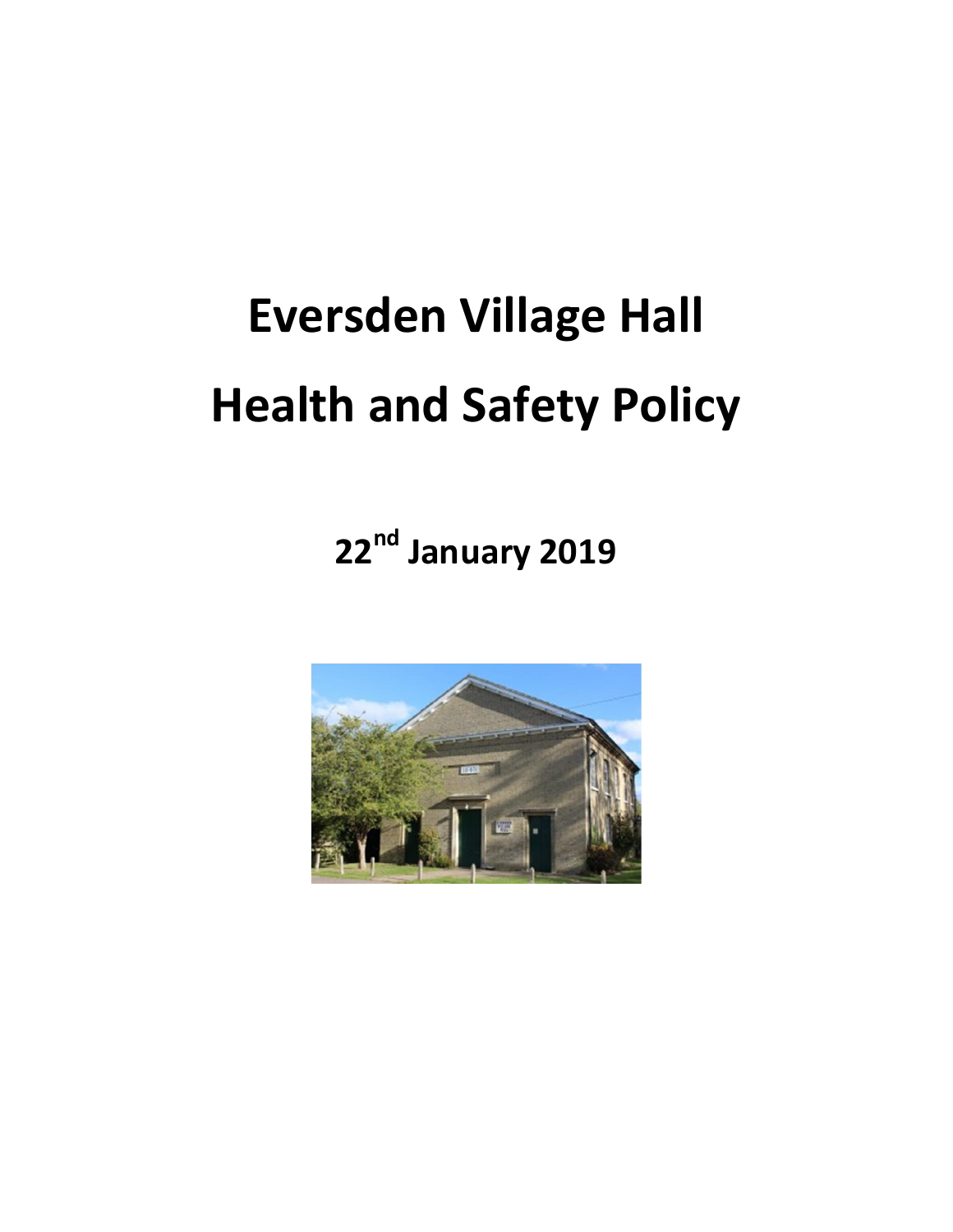## Section 1. General Statement of Policy

1.1. This document is the Health and Safety Policy of Eversden Village Hall, 4 Chapel Road, Great Eversden, CB23 1HP.

1.2. Our policy is to:

1.2.1. Provide healthy and safe conditions and equipment for those who use our village hall.

1.2.2. Provide information as necessary to users to support their healthy and safe use of the hall.

1.3. It is the intention of the Hall's Trustees to comply with relevant health and safety legislation and to act positively where it can reasonably do so to prevent injury, ill health or danger arising to users.

1.4 All those who use Eversden Village Hall will be expected to recognise that there is a duty on them to comply with the practices set out in this policy, with the safety requirements set out in the hiring agreement and with safety notices on the premises and to accept responsibility to do everything they can to prevent injury to themselves or others.

Signed: (on behalf of Eversden Village Hall Trustees)

Name: *Cdwina Mullins* 

Position: Chair

Date: 22/01/2019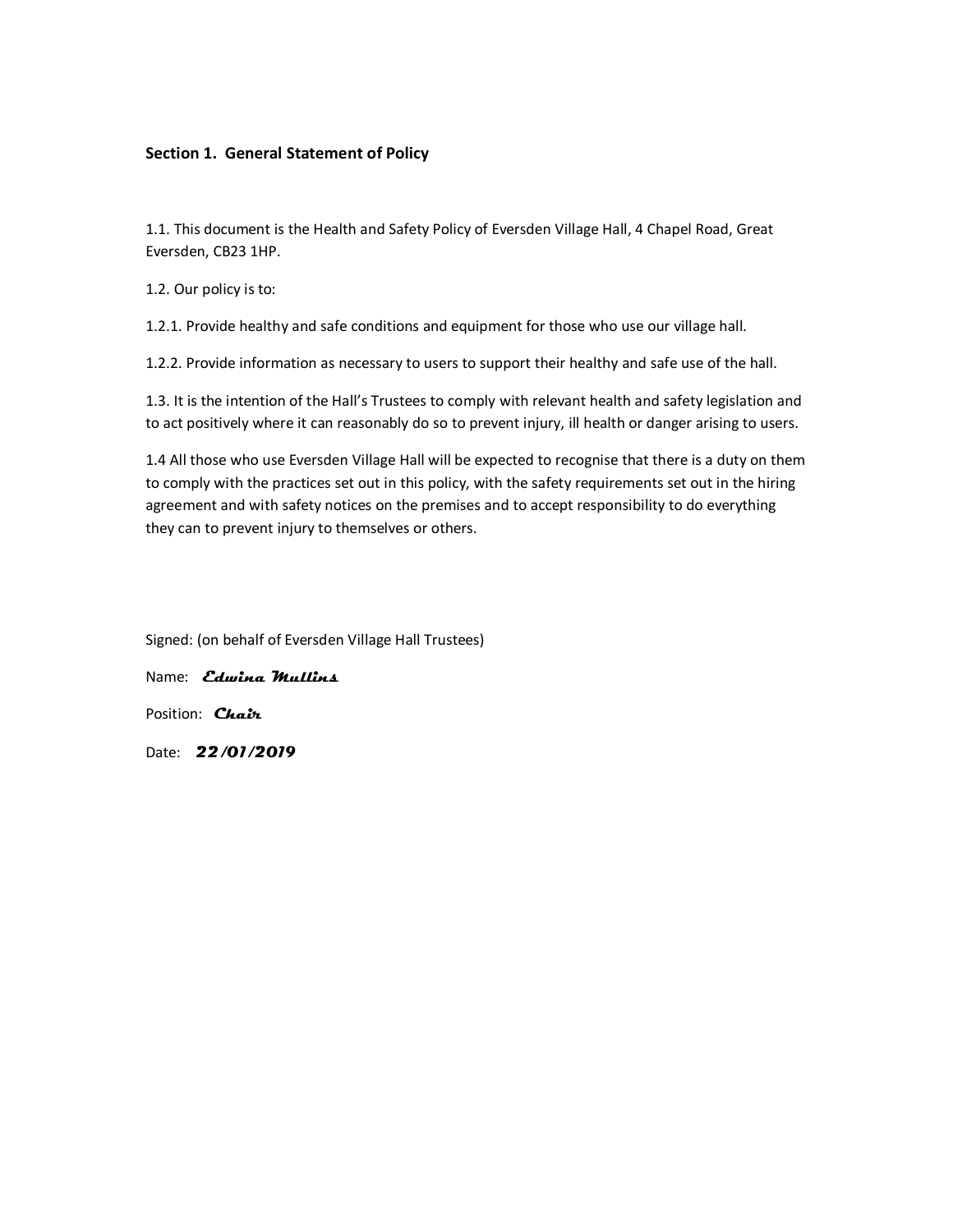# Section 2: Organisation of Health and Safety

2.1. The Trustees have overall responsibility for health and safety at Eversden Village Hall.

2.2. The persons delegated by the Trustees to have day to day responsibility for the implementation of this policy are the Caretakers who liaise with all hirers. If you have a concern about health and safety at Eversden Village Hall please contact the following Hall Trustee:

#### Edwina Mullins – 07871052544 or 01223 264902

2.3 It is the duty of all hirers and visitors to take care of themselves and others who may be affected by their activities and to co-operate with the Trustees in keeping the premises safe and healthy.

2.4. Should anyone using the hall come across a fault, damage or other situation which might cause injury and cannot be rectified immediately they should inform the person above, or the Bookings Secretary (01223 263600) as soon as possible so that the problem can be dealt with. Where equipment is damaged a notice should be placed on it warning that it is not to be used.

2.5. A plan of the hall is attached showing the location of fire exits, fire extinguishers, fuse box, stop cock, boiler, First Aid and loft access.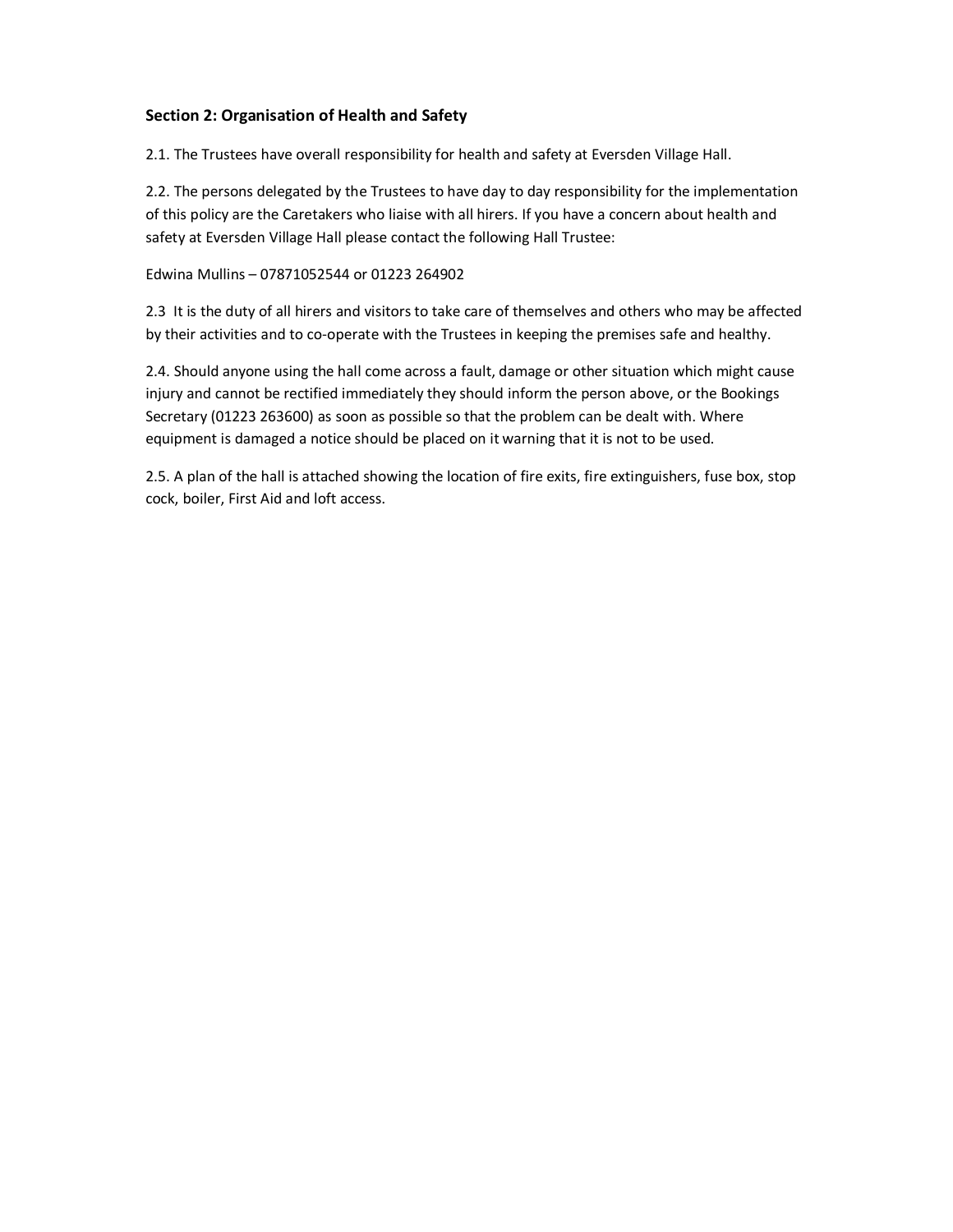# Section 3: Arrangements and Procedures

3.1. Licence

3.1.1. The village hall has a Premises Licence authorising the following regulated entertainment and licensable activities:

## Village Hall events i.e., those events set up directly by the Village Hall committee

Activity the village hall is licensed by South Cambridgeshire District Council (SCDC) for:

- The performance of plays
- The exhibition of films
- Indoor sporting events
- The performance of live music
- The playing of recorded music
- The performance of dance
- Making music
- Dancing
- The provision of hot food/drink.

## Third Party Events, i.e., those events where the facilities of the hall are hired by a third party

Activity the hall is licensed for Licence responsibility and times of use

- The performance of plays: Third party responsibility for licence
- The exhibition of films: Third party responsibility for licence
- Indoor sporting events: Third party responsibility for licence
- The performance of live music: Third party responsibility for licence
- The playing of recorded music: Third party responsibility for licence
- The performance of dance: Third party responsibility for licence
- Making music: Third party responsibility for licence
- Dancing: Third party responsibility for licence
- The provision of hot food/drink after 11pm: Third party responsibility for licence
- The sale of alcohol: Third party responsibility for TENS licence from SCDC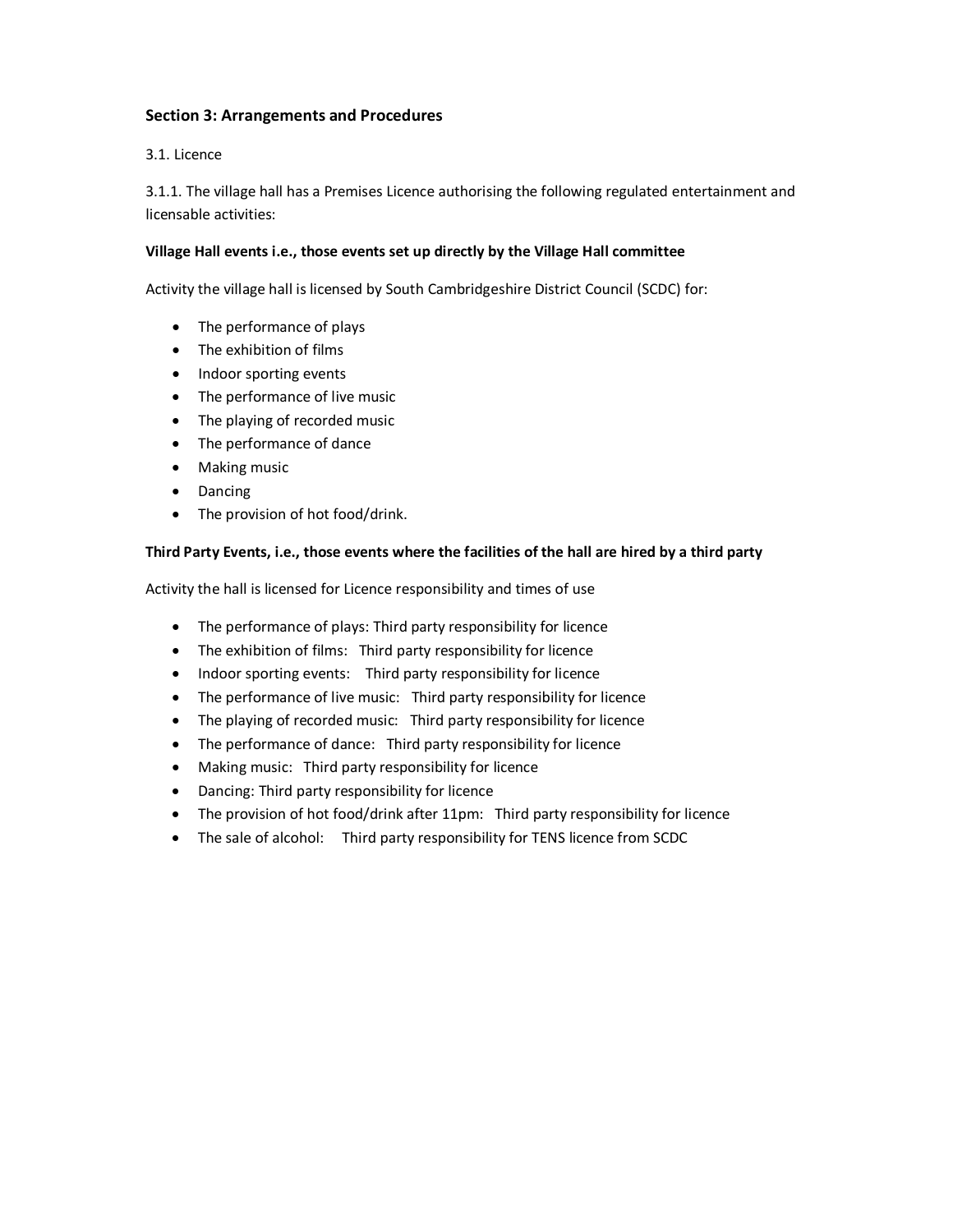# 3.2 Fire Precautions and Checks

3.2.1. A copy of the risk assessment including the evacuation procedure, the location of the nearest telephone and a map showing the fire exits, firefighting equipment and assembly point(s) is appended to this policy.

3.2.2. Trustee with responsibility for testing for the fire risk assessment: Edwina Mullins, Chair

3.2.3. Company hired to maintain and service fire safety equipment:

Chubb Fire & Security Unit 1D, Newmarket Business Park Studlands Park Avenue Newmarket, Cambridgeshire CB8 7ER

Branch/Office Contact: Simon Cox Call us on: 0344 879 1748 Fax us on: 01638 565929 chubb.cambridge@chubb.co.uk

#### 3.2.4 Our fire safety equipment is tested as follows:

| Item                         | Test interval (e.g. weekly/monthly/annual) |
|------------------------------|--------------------------------------------|
| <b>Emergency Lighting</b>    | 6 weekly                                   |
| Fire alarm system            | None                                       |
| Fire exits                   | 6 weekly                                   |
| Firefighting appliances      | Annually                                   |
| <b>Electrical inspection</b> | 3 years                                    |

#### 3.3. Procedure in case of accidents

3.3.1. The location and telephone no. of the nearest hospital Accident and Emergency/Casualty dept is:

Addenbrooke's Hospital, Hills Road, Cambridge, CB2 0QQ

01223 217118

3.3.2. The location and telephone no. for the nearest doctor's surgery is:

Comberton & Eversden Surgery, 33 Harlton Road, Little Eversden, CB23 1HB

01223 262579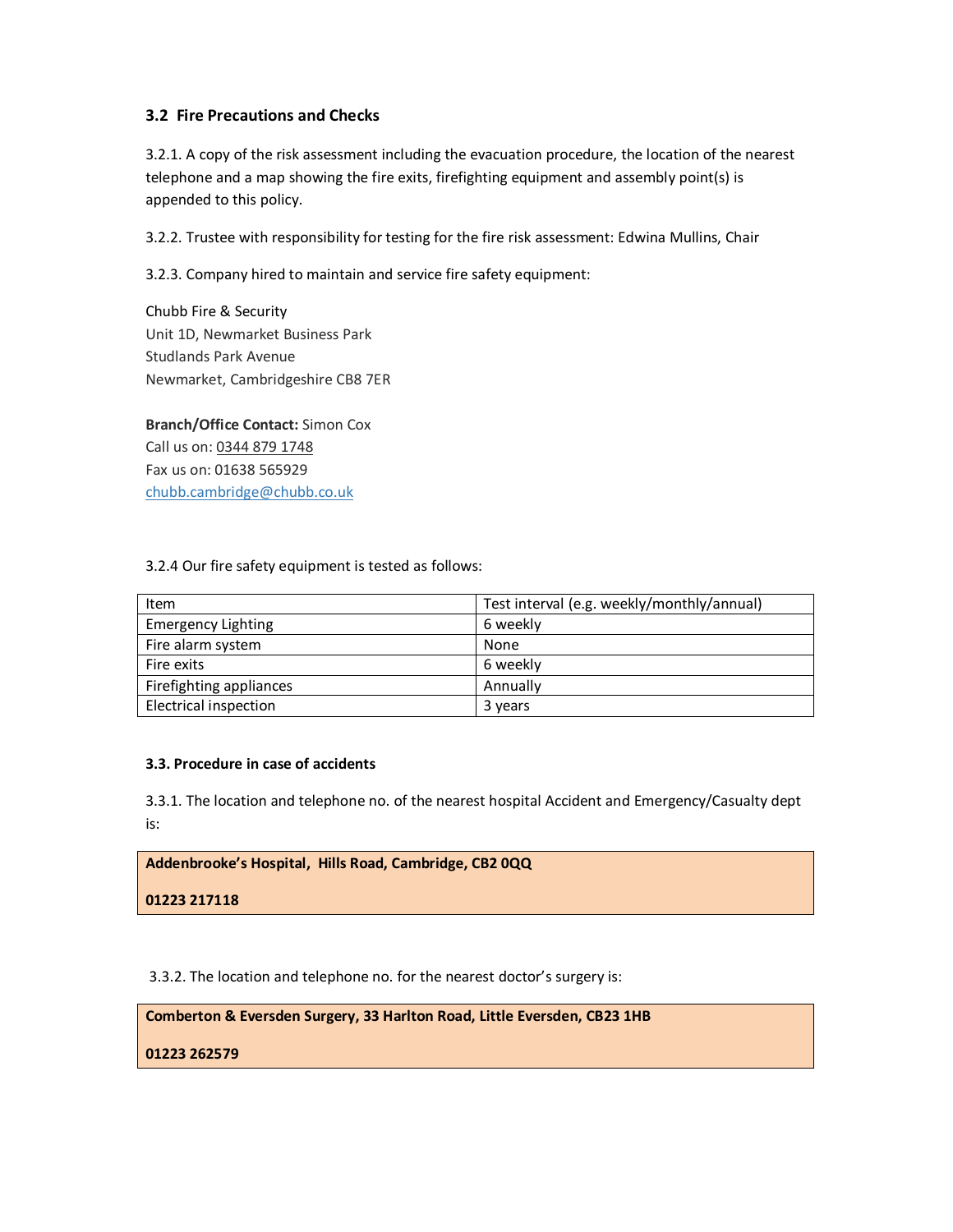3.3.3. The First Aid Box is located in the Hall Kitchen.

3.3.4. The accident book is kept in the first aid kit in the kitchen. This must be completed whenever an accident occurs by the person responsible for the hire.

# 3.4. Safety Rules

3.4.1. All hirers will be expected to read the whole of the hiring agreement and should sign the hiring form as evidence that they agree to the hiring conditions. All new hirers will also be given information / training by the Caretakers or Bookings Secretary about safety procedures at the hall which they will be expected to follow (e.g. fire evacuation procedures, use of trolleys to move equipment, use of equipment) and will be shown the location of the accident book and health and safety file.

3.4.3. Our safety procedures can be downloaded from the Village Hall website and are handed to hirers with the hiring agreement, so as to draw attention to them with the following statement:

"It is the intention of Eversden Village Hall Trustees to comply with all health and safety legislation and to act positively where it can reasonably do so to prevent injury, ill health or any danger arising from its activities and operations.

Hirers and visitors will be expected to recognise that there is a duty on them to comply with the practices set out by the Trustees, with the safety requirements set out in the hiring agreement and with safety notices on the premises and to accept responsibility to do everything they can to prevent injury to themselves or others.

The committee has carried out risk assessments regarding use of the hall. The following practices must be followed in order to minimise risks:

- Make sure that all emergency exit doors are clear and unlocked as soon as the hall is to be used and throughout the hiring.
- Do not operate or touch any electrical equipment where there are signs of damage, exposure of components or water penetration etc.
- Do not work on steps, ladders or at height until they are properly secured and another person is present.
- Do not leave portable electrical or gas appliances operating while unattended.
- Do not bring onto the property any portable electrical appliances which have not been Portable Appliance Tested.
- Do not attempt to move heavy or bulky items (e.g. stacked tables or chairs) use the trolleys provided.
- Do not allow children in the balcony area without close supervision.
- Do not climb on the balcony railings.
- Do not attempt to carry or tip a water boiler when it contains hot water. Leave it to cool.
- Do not allow children in the kitchen except under close supervision (e.g. for supervised cookery lessons or, in the case of older children, for supervised serving of food at functions). Avoid over-crowding in the kitchen and do not allow running.